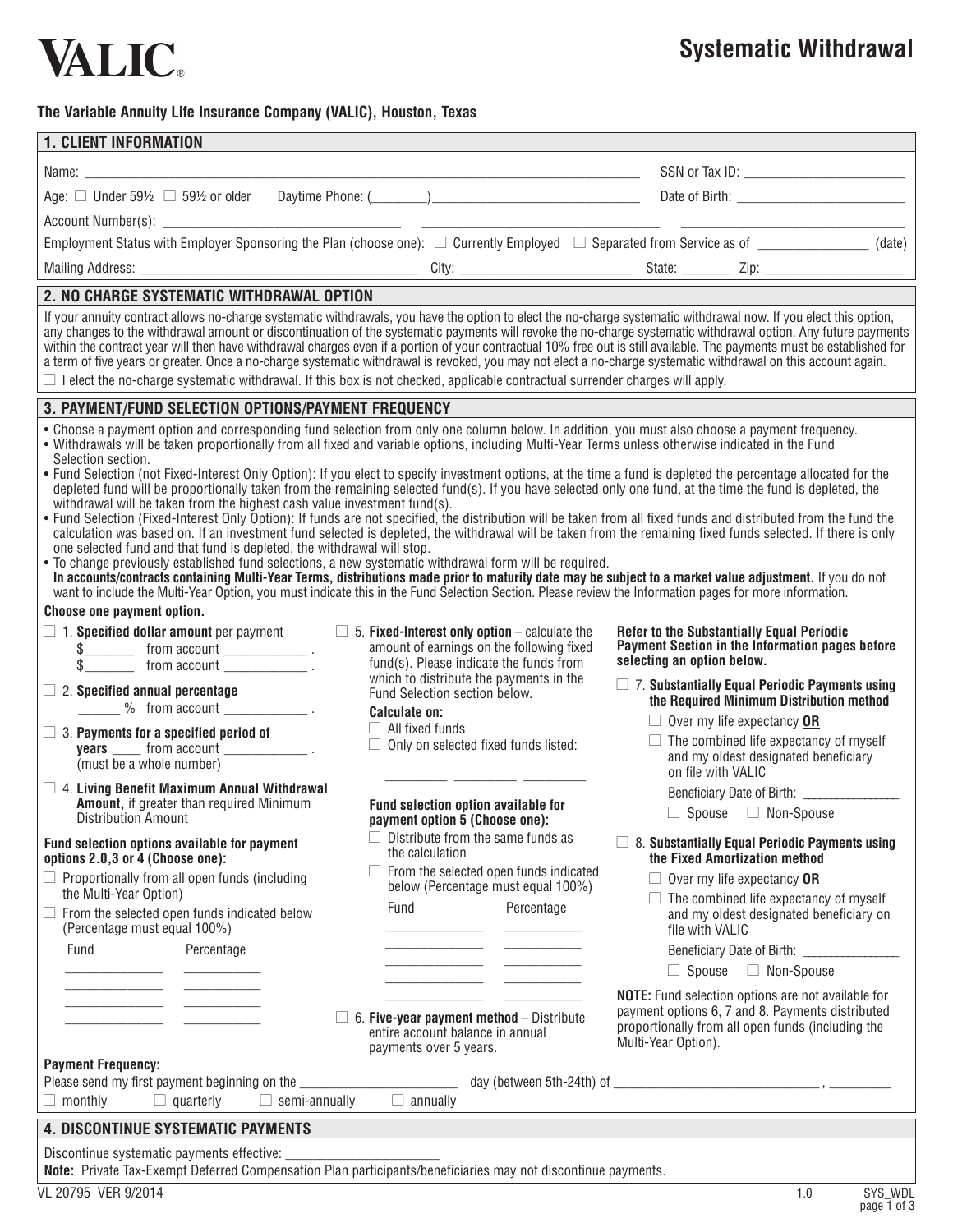| <b>6. DISTRIBUTION REASON</b>                                                                                                                                                                                                                                                                                                                                                                                                                                                                                                                                                                                                                                                                                                                                                                                                                                                                                                                                                                                                                                                                                                                  |                                                                                                                        |  |  |  |  |  |  |
|------------------------------------------------------------------------------------------------------------------------------------------------------------------------------------------------------------------------------------------------------------------------------------------------------------------------------------------------------------------------------------------------------------------------------------------------------------------------------------------------------------------------------------------------------------------------------------------------------------------------------------------------------------------------------------------------------------------------------------------------------------------------------------------------------------------------------------------------------------------------------------------------------------------------------------------------------------------------------------------------------------------------------------------------------------------------------------------------------------------------------------------------|------------------------------------------------------------------------------------------------------------------------|--|--|--|--|--|--|
| Refer to the Distributable Event section in the Information pages before completing.<br>403(b), 401(a), or 457(b) Governmental Plans                                                                                                                                                                                                                                                                                                                                                                                                                                                                                                                                                                                                                                                                                                                                                                                                                                                                                                                                                                                                           | <b>Other Distributions</b>                                                                                             |  |  |  |  |  |  |
| $\Box$ Withdrawal of available funds other than hardship or unforeseeable emergency<br>$\Box$ Separation from service as of ____________(date) due to:                                                                                                                                                                                                                                                                                                                                                                                                                                                                                                                                                                                                                                                                                                                                                                                                                                                                                                                                                                                         | $\Box$ Separated from service before age 55 and receiving<br>substantially equal periodic payments                     |  |  |  |  |  |  |
| $\Box$ Normal retirement<br>$\Box$ Termination<br>$\Box$ Early retirement                                                                                                                                                                                                                                                                                                                                                                                                                                                                                                                                                                                                                                                                                                                                                                                                                                                                                                                                                                                                                                                                      | $\Box$ Spousal beneficiary                                                                                             |  |  |  |  |  |  |
| Did you separate from service during or after the year you attained age 55? $\Box$ Yes $\Box$ No                                                                                                                                                                                                                                                                                                                                                                                                                                                                                                                                                                                                                                                                                                                                                                                                                                                                                                                                                                                                                                               | $\Box$ Non-spousal beneficiary                                                                                         |  |  |  |  |  |  |
| Private Tax-Exempt 457(b) Plans (See Information pages.)                                                                                                                                                                                                                                                                                                                                                                                                                                                                                                                                                                                                                                                                                                                                                                                                                                                                                                                                                                                                                                                                                       | $\Box$ Qualified Domestic Relations Order (QDRO) payment                                                               |  |  |  |  |  |  |
| $\Box$ Separation from service<br>$\Box$ Retirement                                                                                                                                                                                                                                                                                                                                                                                                                                                                                                                                                                                                                                                                                                                                                                                                                                                                                                                                                                                                                                                                                            | $\Box$ Permanent/total disability as of $\Box$ (date)                                                                  |  |  |  |  |  |  |
| Indicate below if direct rollover or transfer<br>$\Box$ Direct rollover to the same or another plan type*                                                                                                                                                                                                                                                                                                                                                                                                                                                                                                                                                                                                                                                                                                                                                                                                                                                                                                                                                                                                                                      | Individual retirement account (IRA) or Nonqualified<br><b>Deferred Annuity (NQDA)</b>                                  |  |  |  |  |  |  |
| Indicate Receiving Plan Type for Direct Rollover:                                                                                                                                                                                                                                                                                                                                                                                                                                                                                                                                                                                                                                                                                                                                                                                                                                                                                                                                                                                                                                                                                              | $\Box$ NQDA distribution (contract issued BEFORE 8/14/82)                                                              |  |  |  |  |  |  |
| $\Box$ 401(k)<br>$\Box$ SEP or Traditional IRA<br>$\Box$ 403(b)<br>$\Box$ 401(a)/403(a)                                                                                                                                                                                                                                                                                                                                                                                                                                                                                                                                                                                                                                                                                                                                                                                                                                                                                                                                                                                                                                                        | $\Box$ NQDA distribution (contract issued AFTER 8/13/82)                                                               |  |  |  |  |  |  |
| $\Box$ Governmental 457(b) Deferred Compensation Plan<br>$\Box$ Roth IRA                                                                                                                                                                                                                                                                                                                                                                                                                                                                                                                                                                                                                                                                                                                                                                                                                                                                                                                                                                                                                                                                       | $\Box$ 1035 exchange of annuity contracts*<br>$\Box$ IRA distribution                                                  |  |  |  |  |  |  |
| $\Box$ Direct transfer to same plan type**                                                                                                                                                                                                                                                                                                                                                                                                                                                                                                                                                                                                                                                                                                                                                                                                                                                                                                                                                                                                                                                                                                     | $\Box$ IRA rollover to another plan type*                                                                              |  |  |  |  |  |  |
| * Must indicate carrier as check payee. Substantially equal periodic payments and payments expected to last 10 or more years are not eligible for rollover.                                                                                                                                                                                                                                                                                                                                                                                                                                                                                                                                                                                                                                                                                                                                                                                                                                                                                                                                                                                    |                                                                                                                        |  |  |  |  |  |  |
| ** For transfers from a 403(b) plan, must attach receiving vendor letter of authorization or obtain signature in Section 8 below. In addition, if an approved                                                                                                                                                                                                                                                                                                                                                                                                                                                                                                                                                                                                                                                                                                                                                                                                                                                                                                                                                                                  |                                                                                                                        |  |  |  |  |  |  |
| vendor listing is not on file with VALIC, must obtain Plan Administrator signature in Section 12.                                                                                                                                                                                                                                                                                                                                                                                                                                                                                                                                                                                                                                                                                                                                                                                                                                                                                                                                                                                                                                              |                                                                                                                        |  |  |  |  |  |  |
| 7. INCOME TAX WITHHOLDING INFORMATION AND INSTRUCTIONS                                                                                                                                                                                                                                                                                                                                                                                                                                                                                                                                                                                                                                                                                                                                                                                                                                                                                                                                                                                                                                                                                         |                                                                                                                        |  |  |  |  |  |  |
| VALIC may be required to withhold 20% from your distribution. If 20% withholding does not apply, VALIC will withhold 10% of the taxable amount unless<br>otherwise indicated below. For IRAs and Nonqualified Deferred Annuities, we will withhold 10% unless otherwise indicated. For Private Tax-Exempt 457(b) Plans<br>where consistent with your employer's plan, VALIC will apply wage bracket withholding based on the information you provide on your IRS Form W-4 (does<br>not apply to beneficiaries). A current IRS Form W-4 must be attached to this request if the withdrawal is from a Private Tax-Exempt 457(b) Plan or required<br>by applicable states. State withholding may be subject to an administrative 5% default rate when state withholding is requested and no withholding amount is<br>designated. Your state of residence may require that your state income tax withholding election be provided to us on a specific state form. Should your state of<br>domicile require a specific state withholding form, your state income tax withholding will not occur unless the required form is received by our office. |                                                                                                                        |  |  |  |  |  |  |
| <b>Federal withholding instructions</b>                                                                                                                                                                                                                                                                                                                                                                                                                                                                                                                                                                                                                                                                                                                                                                                                                                                                                                                                                                                                                                                                                                        |                                                                                                                        |  |  |  |  |  |  |
| $\Box$ DO NOT withhold any federal income taxes unless mandated by law.                                                                                                                                                                                                                                                                                                                                                                                                                                                                                                                                                                                                                                                                                                                                                                                                                                                                                                                                                                                                                                                                        | □ DO withhold federal taxes in the total amount of _________%<br>(cannot be less than any mandatory taxes)             |  |  |  |  |  |  |
| <b>State withholding instructions</b>                                                                                                                                                                                                                                                                                                                                                                                                                                                                                                                                                                                                                                                                                                                                                                                                                                                                                                                                                                                                                                                                                                          |                                                                                                                        |  |  |  |  |  |  |
| $\Box$ DO NOT withhold any state taxes unless mandated by law.                                                                                                                                                                                                                                                                                                                                                                                                                                                                                                                                                                                                                                                                                                                                                                                                                                                                                                                                                                                                                                                                                 | DO withhold state taxes in the total amount of<br>(cannot be less than mandatory or employer-imposed withholding)      |  |  |  |  |  |  |
| <b>8. DELIVERY INSTRUCTIONS</b>                                                                                                                                                                                                                                                                                                                                                                                                                                                                                                                                                                                                                                                                                                                                                                                                                                                                                                                                                                                                                                                                                                                |                                                                                                                        |  |  |  |  |  |  |
| (Choose one) Default Delivery Instructions: If you do not select a delivery option, the check will be mailed to you at your address of record.                                                                                                                                                                                                                                                                                                                                                                                                                                                                                                                                                                                                                                                                                                                                                                                                                                                                                                                                                                                                 |                                                                                                                        |  |  |  |  |  |  |
| Reinvest my payments in my VALIC Account (see Information pages).<br>Account Number:                                                                                                                                                                                                                                                                                                                                                                                                                                                                                                                                                                                                                                                                                                                                                                                                                                                                                                                                                                                                                                                           | $\Box$ Electronic Funds Transfer<br>$\Box$ Checking Account: Voided check <b>MUST</b> be attached for electronic funds |  |  |  |  |  |  |
| Mail check to address on record                                                                                                                                                                                                                                                                                                                                                                                                                                                                                                                                                                                                                                                                                                                                                                                                                                                                                                                                                                                                                                                                                                                | transfer verification.                                                                                                 |  |  |  |  |  |  |
| Mail check to the address indicated below                                                                                                                                                                                                                                                                                                                                                                                                                                                                                                                                                                                                                                                                                                                                                                                                                                                                                                                                                                                                                                                                                                      | □ Savings Account: Please complete below information.                                                                  |  |  |  |  |  |  |
| $\Box$ New permanent address $\Box$ Temporary address                                                                                                                                                                                                                                                                                                                                                                                                                                                                                                                                                                                                                                                                                                                                                                                                                                                                                                                                                                                                                                                                                          |                                                                                                                        |  |  |  |  |  |  |
|                                                                                                                                                                                                                                                                                                                                                                                                                                                                                                                                                                                                                                                                                                                                                                                                                                                                                                                                                                                                                                                                                                                                                |                                                                                                                        |  |  |  |  |  |  |
| $\Box$ Mail check to rollover/transfer company (indicate address below)*                                                                                                                                                                                                                                                                                                                                                                                                                                                                                                                                                                                                                                                                                                                                                                                                                                                                                                                                                                                                                                                                       |                                                                                                                        |  |  |  |  |  |  |
|                                                                                                                                                                                                                                                                                                                                                                                                                                                                                                                                                                                                                                                                                                                                                                                                                                                                                                                                                                                                                                                                                                                                                |                                                                                                                        |  |  |  |  |  |  |
|                                                                                                                                                                                                                                                                                                                                                                                                                                                                                                                                                                                                                                                                                                                                                                                                                                                                                                                                                                                                                                                                                                                                                |                                                                                                                        |  |  |  |  |  |  |
|                                                                                                                                                                                                                                                                                                                                                                                                                                                                                                                                                                                                                                                                                                                                                                                                                                                                                                                                                                                                                                                                                                                                                |                                                                                                                        |  |  |  |  |  |  |
|                                                                                                                                                                                                                                                                                                                                                                                                                                                                                                                                                                                                                                                                                                                                                                                                                                                                                                                                                                                                                                                                                                                                                |                                                                                                                        |  |  |  |  |  |  |
| *TRANSFERS FROM A 403(b) PLAN TO A 403(b) PLAN must attach receiving vendor letter of authorization or obtain signature in this section. Amounts<br>will not be transferred to vendor unless vendor's products are approved under the employer's plan or vendors have entered into an information-sharing<br>agreement with the employer. Attach a letter of authorization on vendor letterhead or obtain authorized signature below.<br>I affirm that the Payee/Transfer Company noted in this section is either approved under the employer's plan or has entered into an information-sharing<br>agreement with the employer, and that the transferred amounts will be invested in a product that has been approved by the employer and meets the<br>requirements of Internal Revenue Code 403(b) and the regulations thereunder for maintaining the tax-preferred status of these amounts.                                                                                                                                                                                                                                                  |                                                                                                                        |  |  |  |  |  |  |
| Authorized Signer's Name                                                                                                                                                                                                                                                                                                                                                                                                                                                                                                                                                                                                                                                                                                                                                                                                                                                                                                                                                                                                                                                                                                                       | Title                                                                                                                  |  |  |  |  |  |  |
|                                                                                                                                                                                                                                                                                                                                                                                                                                                                                                                                                                                                                                                                                                                                                                                                                                                                                                                                                                                                                                                                                                                                                |                                                                                                                        |  |  |  |  |  |  |
|                                                                                                                                                                                                                                                                                                                                                                                                                                                                                                                                                                                                                                                                                                                                                                                                                                                                                                                                                                                                                                                                                                                                                |                                                                                                                        |  |  |  |  |  |  |
| <b>Authorized Signature</b>                                                                                                                                                                                                                                                                                                                                                                                                                                                                                                                                                                                                                                                                                                                                                                                                                                                                                                                                                                                                                                                                                                                    | Date                                                                                                                   |  |  |  |  |  |  |
| VL 20795 VER 9/2014                                                                                                                                                                                                                                                                                                                                                                                                                                                                                                                                                                                                                                                                                                                                                                                                                                                                                                                                                                                                                                                                                                                            | SYS_WDL<br>1.0                                                                                                         |  |  |  |  |  |  |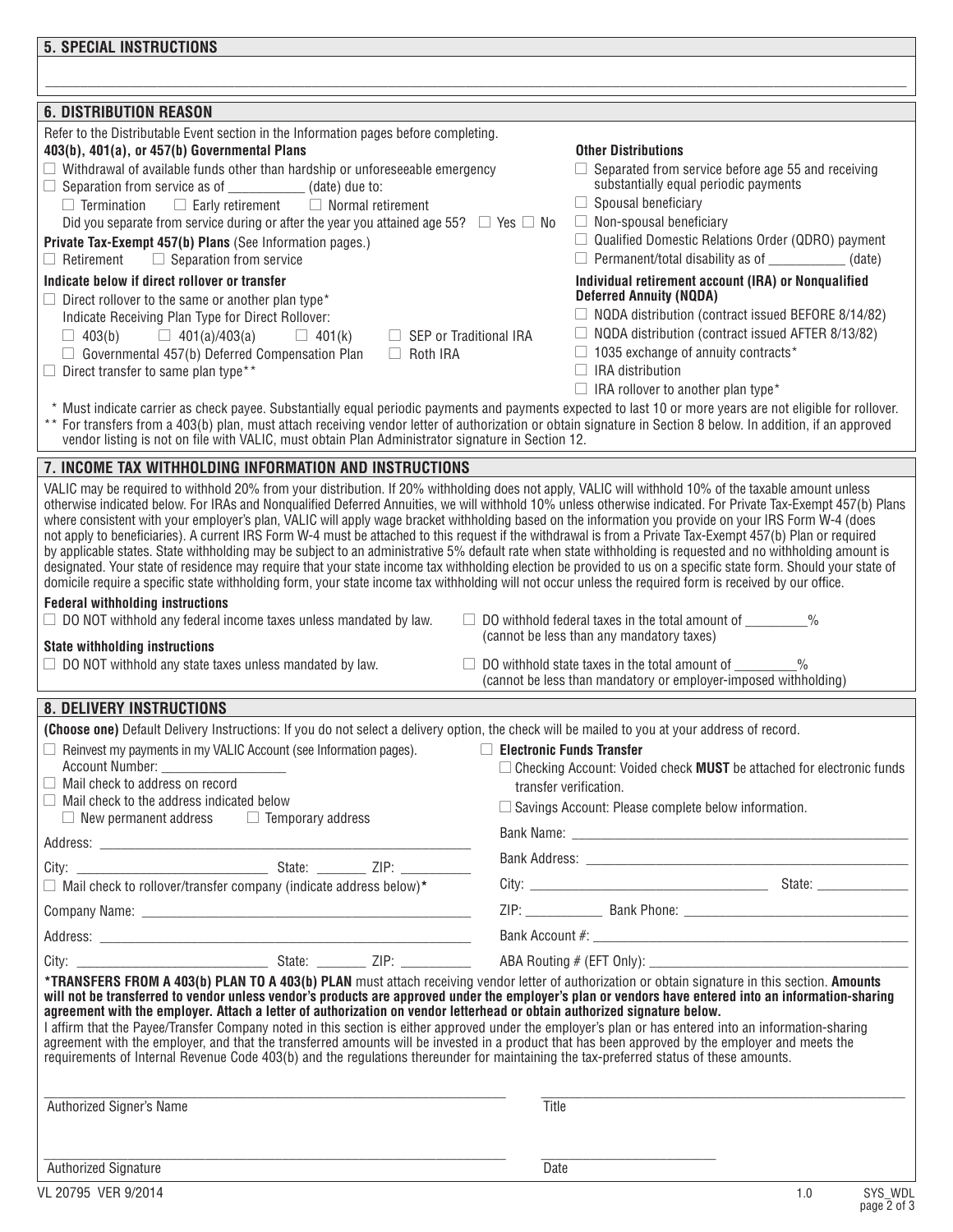|--|

• I authorize the above distribution and certify that all statements are complete and accurate to the best of my knowledge and belief.

• I have read and understand the information provided in the Information pages of this form, including information on the Living Benefit Options if applicable, and acknowledge that distributions may be subject to surrender charges as provided in the contract and this distribution may result in taxable income and penalties. I understand that I will be responsible for providing evidence to the IRS, if required, to verify distribution reason.

I have read and understand the EFT terms and conditions and agree to the terms as listed.

For Rollover/Transfer Transactions: I understand that if this transaction involves a rollover or transfer to a 403(b) plan outside the current retirement plan, that the receiving provider must be either an approved provider under the receiving plan or must have entered into an information-sharing agreement with the employer sponsoring that plan. I understand that it is my responsibility to verify with the employer sponsoring the receiving plan that

the provider meets the foregoing criteria and I release VALIC from all liability for making this payment. **For Section 1035 Exchanges:** VALIC is participating in this transaction at your specific request and as an accommodation to you and makes no representations or warranties and has no responsibility or liability for the validity of this transaction or its tax treatment under Section 1035(a) of the Internal Revenue Code or otherwise. If this is a partial exchange, it is subject to applicable tax rules and requirements. VALIC does not provide tax or legal advice and recommends that you seek the advice of your tax or legal advisor before entering into this transaction. Note: If you borrow, surrender, or withdraw any funds from your contract, the guaranteed elements, non-guaranteed elements, face amount, or surrender value of your existing contract may be affected. If additional information is required, please contact me by e-mail. My e-mail address is:  $\_$  ,  $\_$  ,  $\_$  ,  $\_$  ,  $\_$  ,  $\_$  ,  $\_$  ,  $\_$  ,  $\_$  ,  $\_$  ,  $\_$  ,  $\_$  ,  $\_$  ,  $\_$  ,  $\_$  ,  $\_$  ,  $\_$  ,  $\_$  ,  $\_$  ,  $\_$  ,  $\_$  ,  $\_$  ,  $\_$  ,  $\_$  ,  $\_$  ,  $\_$  ,  $\_$  ,  $\_$  ,  $\_$  ,  $\_$  ,  $\_$  ,  $\_$  ,  $\_$  ,  $\_$  ,  $\_$  ,  $\_$  ,  $\_$  , Client Signature Date **10. ERISA SPOUSAL CONSENT (where required by your employer's plan) ERISA-covered and certain other employer plans require the client to state his/her marital status and the spouse to consent to this distribution. Please check the appropriate box below:** REQUIRED FOR CLIENT: Client Marital Status  $\Box$  Not Married  $\Box$  Married  $\Box$  Legally Separated: Attach Court Order of Legal Separation (petition not acceptable)  $\Box$  Missing Spouse: I hereby affirm that I have made reasonable attempts to locate my spouse and have Missing Spouse: I hereby affirm that I have made reasonable attempts to locate my spouse and have not been able to do so. Requires Plan Administrator's approval. REQUIRED FOR SPOUSE: Spousal Consent Under federal law for ERISA plans and the terms of some employer plans, as the spouse of the contract owner, you have the right to receive a survivor benefit of at least 50% of the amount in this contract if your spouse dies before you. As a result, your spouse must have written consent before making withdrawals from this contract. If you consent to the withdrawal, you will not receive a survivor benefit payment from VALIC for the amount making withdrawals from this contract. If you consent to the withdrawal, yo withdrawn. If you agree to the withdrawal, please read and sign the statement below and have your signature witnessed. • I have read and understand the Information pages and I agree to the payment of funds from the contract(s) listed in Section 3. • I understand and agree that I am giving up my right to receive a survivor benefit payment from VALIC for the amount being paid and I release VALIC from all liability for making this payment. Spouse (Print Name):\_\_\_\_\_\_\_\_\_\_\_\_\_\_\_\_\_\_\_\_\_\_\_\_\_\_\_\_\_\_\_\_\_\_\_\_\_ Spouse's Signature: \_\_\_\_\_\_\_\_\_\_\_\_\_\_\_\_\_\_\_\_\_\_\_\_\_\_\_\_\_\_\_\_\_ Date: \_\_\_\_\_\_\_\_\_\_\_\_\_\_ **SPOUSE'S SIGNATURE WITNESSED BY NOTARY PUBLIC** This section is only to be used for a Notary Public's witnessing of the Spousal Consent *in absence of the Plan Administrator's Witness*. State of \_\_\_\_\_\_\_\_\_\_\_\_\_\_\_\_\_ County of \_\_\_\_\_\_\_\_\_\_\_\_\_ On this \_\_\_\_\_ day of \_\_\_\_\_\_\_\_\_\_\_\_\_\_\_\_\_, year of \_\_\_\_\_\_\_ before me personally appeared \_\_\_\_\_\_\_\_\_\_\_\_\_\_\_\_\_\_\_\_\_\_\_\_\_\_\_\_\_\_\_\_\_\_ (name of spouse) known to me to be the person who executed the SPOUSAL CONSENT and he/she acknowledged to me that he/she executed the same. Notary Public: **11. VESTING DETERMINATION FOR EMPLOYER CONTRIBUTION SOURCES** Complete if VALIC **does not** provide full plan administration services to the Plan Employer Basic Vested 2008 Employer Matching Vested \_\_\_\_\_\_\_\_ % Employer Other Vested 2% Complete if VALIC **does** provide full plan administration services to the Plan. Indicate hours worked if "hours of service" method is used to calculate vesting. Indicate months worked if "elapsed time" method is used to calculate vesting. Any month in which an employee was compensated for one hour must be counted as a month worked. Hours of Service Hours Worked:

Employer Other means: \_\_\_\_\_\_\_\_\_\_\_\_\_\_\_\_\_\_\_\_\_\_\_\_\_\_\_\_\_\_\_\_\_\_\_\_\_\_\_\_\_\_\_ Elapsed Time **Months Worked:** Complete if VALIC **does not** provide full plan administration services Standard Service Account Only: \$

## **12. PLAN ADMINISTRATOR APPROVAL**

**To be completed where required as indicated in Section 10 above or under your employer's plan.**

- I approve this transaction in accordance with the current plan provisions and all applicable laws and requlations.
- • I verify that the information provided on this form for purposes of this transaction is correct to the best of my knowledge.
- I affirm that in the event of a transfer that the Payee noted in Section 8 is either an approved provider under the Plan or has entered into an information-sharing agreement with the employer.

## **Spousal Consent – Please check the appropriate box below.**

 $\Box$  I affirm that the client's Spouse's signature under the SPOUSAL CONSENT section of the form has been witnessed either by me or by a Notary Public.

- $\Box$  I affirm that the client has established to my satisfaction that spousal consent is not required under the SPOUSAL CONSENT section of the form.
- $\Box$  The Plan administrator's signature does NOT serve as witness of the client's Spouse's signature under the SPOUSAL CONSENT section of the form.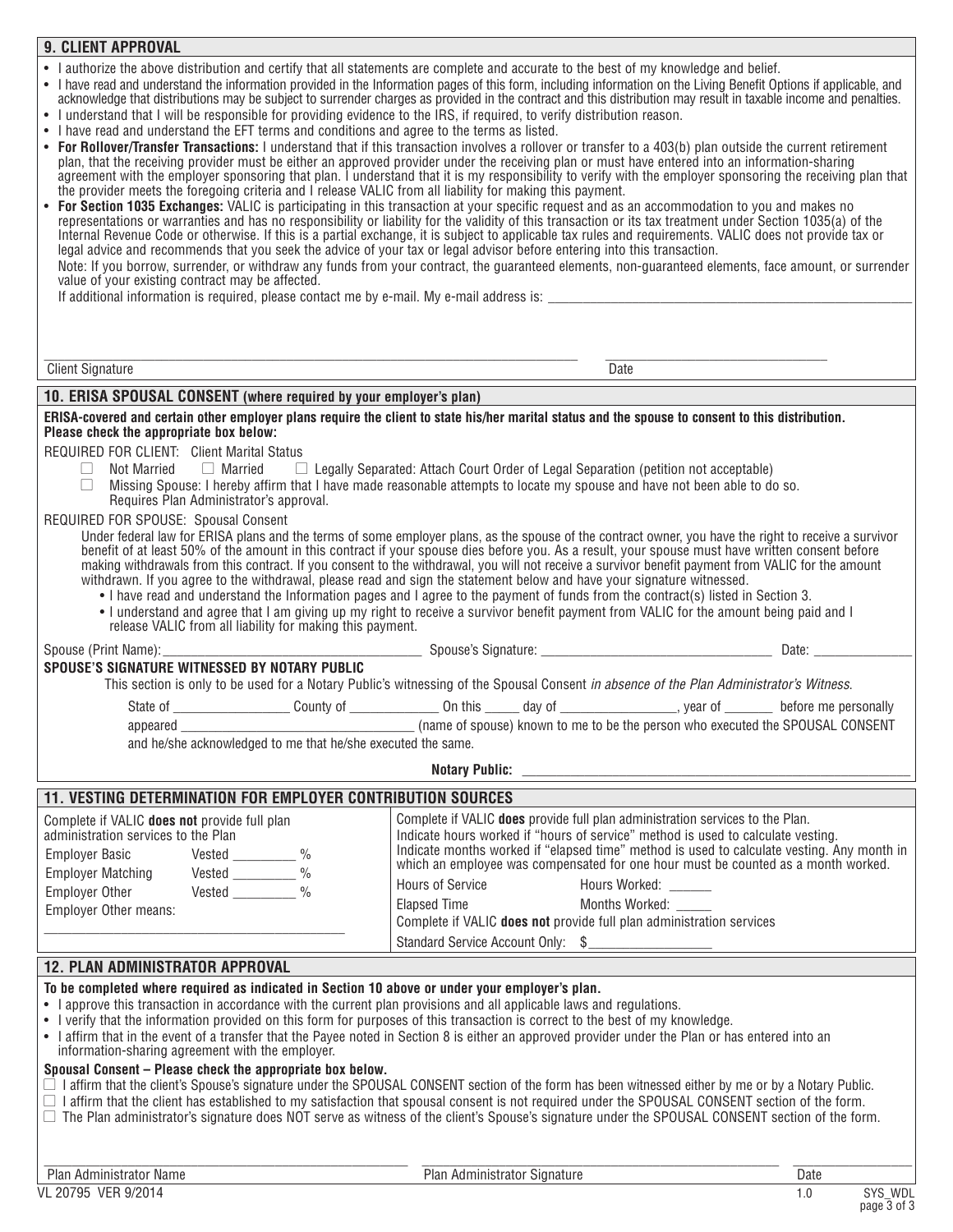## **Information**

#### **SPECIAL TAX NOTICE**

The information in this notice applies to qualified plans, 403(b) plans, governmental section 457(b) plans (cumulatively referred herein to as "Plan") and IRAs. You are receiving this notice because all or a portion of a payment you are receiving from an employer-sponsored Plan or IRA may be eligible to be rolled over to an IRA or an employer Plan. This notice is intended to help you decide whether to direct such a rollover. You have the right to at least 30 days to consider your alternatives after receiving this notice. You may waive this review period. Your signature on this form will indicate that either you have had this 30-day review or that you have chosen to waive it and you are requesting an immediate distribution. This notice does not describe any State or local income tax rules (including withholding rules).

#### **ELIGIBLE ROLLOVER DISTRIBUTIONS**

You will be taxed on a payment from a Plan or IRA if you do not direct a rollover. If you are under age 59½ and do not direct a rollover, you will also have to pay a 10% federal early withdrawal penalty (unless an exception applies). However, if you do direct a rollover, you will not have to pay tax until you receive payments later and the 10% federal early withdrawal penalty will not apply if those payments are made after you are age 59½ (or if an exception applies).

If you wish to direct a rollover, you may direct a rollover of all or part of the amount eligible for rollover. Any payment from the Plan or IRA is eligible for rollover, except:

- Certain payments spread over a period of at least 10 years or over your life or life expectancy (or the lives or joint life expectancy of you and your beneficiary)
- Required minimum distributions after age 70½ (or after death)
- Hardship distributions
- • Corrective distributions of contributions that exceed tax law limitations
- • Loans treated as deemed distributions (for example, loans in default due to missed payments before your employment ends)
- • Contributions made under special automatic enrollment rules that are withdrawn pursuant to your request within 90 days of enrollment
- Amounts paid from certain deferred compensation plans If a payment is not an eligible rollover distribution, 10% federal income tax withholding will apply unless you indicate differently. The Plan administrator or the payor can tell you what portion of a payment is eligible for rollover. You may roll over the payment to either an IRA or an employer Plan (qualified plan, section 403(b) plan, or governmental section 457(b) plan) that will accept the rollover. Check with the administrator of that plan about whether the Plan accepts rollovers and, if so, the types of rollover distributions it accepts. See below for rollover rules regarding payments from designated Roth accounts in 401(k), 403(b) or governmental 457(b) plans. The rules of the IRA or employer Plan that holds the rollover will determine your investment options, fees, and rights to payment from the IRA or employer Plan. For example, the employer Plan may restrict distributions or require spousal consent or plan administrator approval for distributions. Further, the amount rolled over will become subject to the tax rules that apply to the IRA or employer Plan. If you roll over a payment from a governmental section 457(b) plan to an IRA or to an employer Plan that is not a governmental section 457(b) plan, a later distribution made before age 59½ will be subject to the 10% federal early withdrawal penalty (unless an exception applies).

#### There are two ways to do a rollover. You can do either a **direct rollover** or **a 60-day rollover**.

If you do a direct rollover, the Plan or IRA will make the payment directly to your IRA or an employer Plan.

If you do not do a direct rollover, you may still do a rollover by making a deposit into an IRA or eligible employer Plan that will accept it. You will have 60 days after you receive the payment to make the deposit. If you do not do a direct rollover of a Plan distribution, the Plan is required to withhold 20% of the payment for federal income taxes. This means that, in order to roll over the entire payment in a 60-day rollover, you must use other funds to make up for the 20% withheld. If you do not roll over the entire amount of the payment, the portion not rolled over will be taxed and will be subject to the 10% federal early withdrawal penalty if you are under age 59½ (unless an exception applies).

Generally, the 60-day rollover deadline cannot be extended. However, the IRS has the limited authority to waive the deadline under certain extraordinary circumstances, such as when external events prevented you from completing the rollover by the 60-day rollover deadline. To apply for a waiver, you must file a private letter ruling request with the IRS. Private letter ruling requests require the payment of a nonrefundable user fee.

For more information, see IRS Publication 590, Individual Retirement Arrangements (IRAs).

After-tax Contributions. After-tax contributions included in a payment are not taxed. If a payment is only part of your benefit, an allocable portion of your after-tax contributions is generally included in the payment. If you have pre-1987 after-tax contributions maintained in a separate account, a special rule may apply to determine whether the after-tax contributions are included in a payment.

You may roll over to an IRA a payment that includes after-tax contributions through either a direct rollover or a 60-day rollover. You must keep track of the aggregate amount of the after-tax contributions in all of your IRAs (in order to determine your taxable income for later payments from the IRAs). If you do a direct rollover of only a portion of the amount paid from the Plan and a portion is paid to you, each of the payments will include an allocable portion of the after-tax contributions. If you do a 60-day rollover to an IRA of only a portion of the payment made to you, the after-tax contributions are treated as rolled over last. For example, assume you are receiving a complete distribution of your benefit which totals \$12,000, of which \$2,000 is after-tax contributions. In this case, if you roll over \$10,000 to an IRA in a 60-day rollover, no amount is taxable because the \$2,000 amount not rolled over is treated as being after-tax contributions.

You may roll over to an employer Plan all of a payment that includes after-tax contributions, but only through a direct rollover (and only if the receiving plan separately accounts for after-tax contributions and is not a governmental section 457(b) plan). You can do a 60-day rollover to an employer Plan of part of a payment that includes after-tax contributions, but only up to the amount of the payment that would be taxable if not rolled over.

## **ROLLOVERS OF BENEFICIARY/ALTERNATE PAYEE ACCOUNTS**

Payments after death of the participant. If you receive a distribution after the participant's death that you do not roll over, the distribution will generally be taxed in the same manner described elsewhere in this notice. However, the 10% federal early withdrawal penalty and the special rules for public safety officers do not apply, and the special rule described under the section, "Special Tax Treatment for Certain Lump-Sum Distributions," applies only if the participant was born on or before January 1, 1936. Note that whether a payment from a designated Roth account (see below) is a qualified distribution generally depends on when the participant first made a contribution to the designated Roth account in the Plan.

**If you are a surviving spouse.** If you receive a payment from the Plan as the surviving spouse of a deceased participant, you have the same rollover options that the participant would have had, as described elsewhere in this notice. In addition, if you choose to do a rollover to a traditional or Roth IRA, you may treat the IRA as an inherited IRA or as your own. If you treat the IRA (either traditional or Roth) as an inherited IRA, payments from the IRA will not be subject to the 10% federal early withdrawal penalty. However, if the participant had started taking required minimum distributions, you will have to receive required minimum distributions from the inherited IRA. If the participant had not started taking required minimum distributions from the Plan, you will not have to start receiving required minimum distributions from the inherited IRA until the year the participant would have been age 70½. An inherited IRA you treat as your own is treated like any other traditional IRA of yours, so that payments made to you before you are age 59½ will be subject to the 10% federal early withdrawal penalty (unless an exception applies) and required minimum distributions from your inherited IRA do not have to start until after you are age 70½. An inherited Roth IRA you treat as your own is treated like any other Roth IRA of yours, so that you will not have to receive any required minimum distributions during your lifetime and earnings paid to you in a nonqualified distribution before you are age 59½ will be subject to the 10% federal early withdrawal penalty (unless an exception applies).

**If you are a surviving beneficiary other than a spouse.** If you receive a payment from the Plan because of the participant's death and you are a designated beneficiary other than a surviving spouse, the only rollover option you have is to do a direct rollover to an inherited traditional or Roth IRA. Payments from the inherited IRA (even if a nonqualified distribution from a Roth IRA) will not be subject to the 10% federal early withdrawal penalty. You will have to receive required minimum distributions from the inherited traditional or Roth IRA.

Payments under a qualified domestic relations order. If you are the spouse or former spouse of the participant who receives a payment from the Plan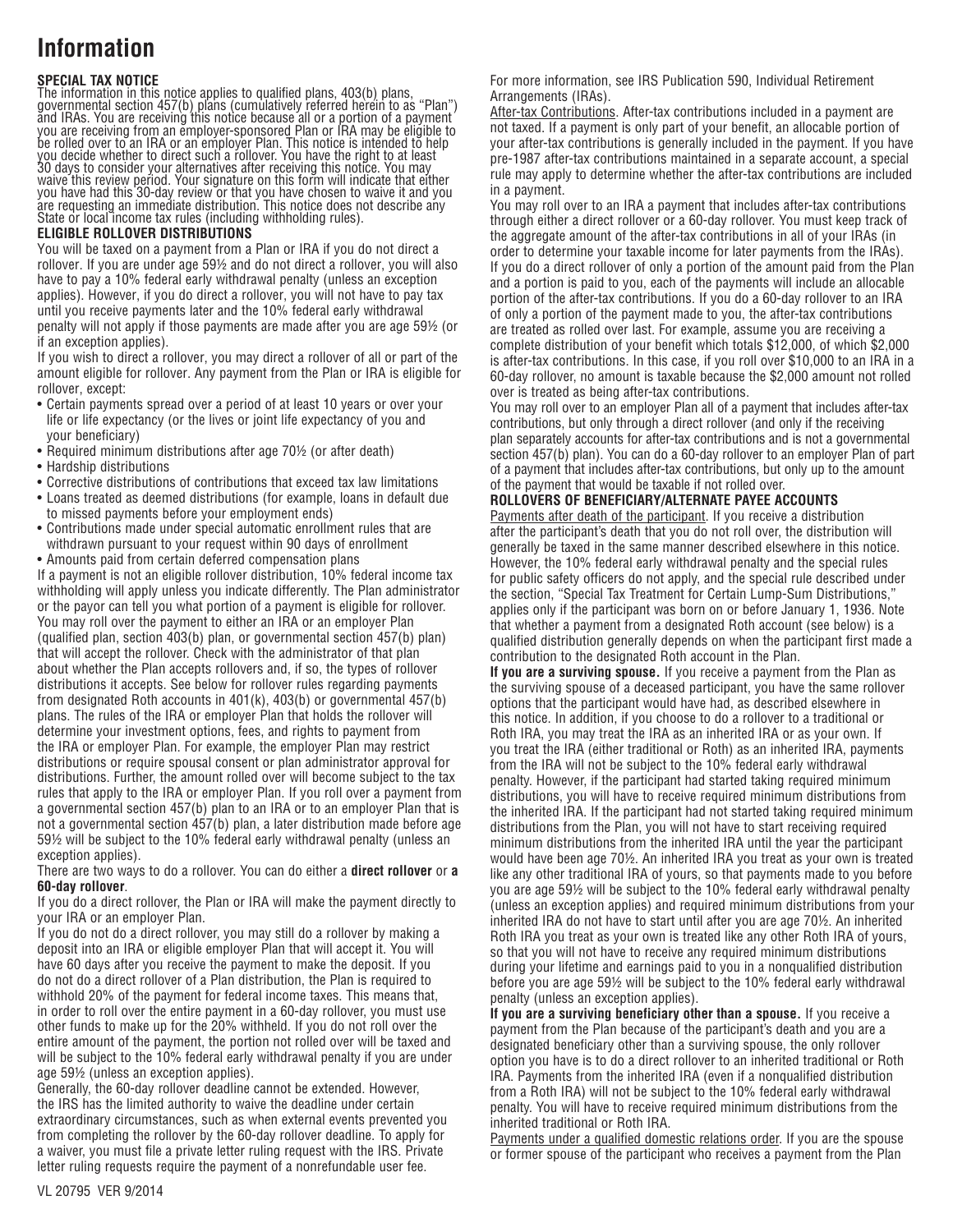under a qualified domestic relations order (QDRO), you generally have the same options the participant would have (for example, you may roll over the payment to your own IRA or an eligible employer plan that will accept it). Payments under the QDRO will not be subject to the 10% federal early withdrawal penalty.

#### **10% PENALTY**

If you are under age 59½, you will have to pay the 10% federal early withdrawal penalty for any payment from the Plan or IRA (including amounts withheld for income tax) (or, for payment from a Roth IRA, for the earnings paid) that you do not roll over, unless one of the exceptions listed below applies (or, for payment from a Roth IRA, is a qualified distribution). This tax is in addition to the regular income tax on the payment not rolled over.

The 10% federal early withdrawal penalty does not apply to the following payments from the Plan or IRA:

- Payments made after you separate from service if you will be at least age 55 in the year of the separation (not applicable to IRA)
- Payments that start after you separate from service if paid at least annually in equal or close to equal amounts over your life or life expectancy (or the lives or joint life expectancy of you and your beneficiary) (exception applies to IRA without regard to separation from service)
- Payments from a governmental defined benefit pension plan made after you separate from service if you are a public safety employee and you are at least age 50 in the year of the separation
- Payments made due to disability
- • Payments after your death
- Payments from a governmental 457(b) plan, unless the payment is from a separate account holding rollover contributions that were made to the Plan from a qualified plan, a section 403(b) plan, or an IRA
- • Corrective distributions of contributions that exceed tax law limitations
- Payments made directly to the government to satisfy a federal tax levy
- • Payments made under a qualified domestic relations order (QDRO) (not applicable to IRA; special rule applies for IRAs under which, as part of a divorce or separation agreement, a tax-free transfer may be made directly to an IRA of a spouse or former spouse)
- • Payments up to the amount of your deductible medical expenses
- Certain payments made while you are on active duty if you were a member of a reserve component called to duty after September 11, 2001 for more than 179 days
- Payments of certain automatic enrollment contributions requested to be withdrawn within 90 days of the first contribution
- IRA Only: (1) payments for qualified higher education expenses, (2) payments up to \$10,000 used in a qualified first-time home purchase, and (3) payments after you have received unemployment compensation for 12 consecutive weeks (or would have been eligible to receive unemployment compensation but for self-employed status)

Note: Eligible rollovers into a governmental 457(b) plan that were previously subject to the 10% federal early withdrawal penalty will continue to be subject to that penalty at the time of withdrawal unless you are over age 59½ or some other exception applies.

### **In-Plan Rollover to a Designated Roth Account**

If you roll over a payment from a  $401(k)$ ,  $403(b)$  or governmental  $457(b)$ plan account to a designated Roth account in the same plan ("in-Plan Roth rollover"), the following special rules and options will apply:

- If you roll over the payment to a designated Roth account in the same Plan, the amount of the payment rolled over (reduced by any after-tax amounts directly rolled over) will be taxed. However, the 10% federal early withdrawal penalty will not apply (unless you take the amount rolled over out of the designated Roth account within the 5-year period that begins on January 1 of the year of the rollover).
- If you roll over the payment to a designated Roth account in the same plan, later payments from the designated Roth account that are qualified distributions will not be taxed (including earnings after the rollover). A qualified distribution from a designated Roth account is a payment made both after you attain age 59½ (or after your death or disability) and after you have had a designated Roth account in the plan for a period of at least 5 years. The 5-year period described in the preceding sentence begins on January 1 of the year your first contribution was made to the designated Roth account. However, if you made a direct rollover to a designated Roth account in the Plan from a designated Roth account in a plan of another employer, the 5-year period begins on January 1 of the

year your first contribution was made to the designated Roth account in the Plan or, if earlier, to the designated Roth account in the plan of the other employer. Payments from the designated Roth account that are not qualified distributions will be taxed to the extent allocable to earnings after the rollover, including the 10% federal early withdrawal penalty (unless an exception applies).

• If the Plan permits an in-plan Roth direct rollover option for amounts that are not otherwise distributable under the terms of the Plan, the Plan is not required to permit any other rollover or distribution options of such amounts. For more information, please contact your Plan administrator.

#### **Payments from Designated Roth Accounts**

After-tax contributions included in a payment from a designated Roth account are not taxed, but earnings might be taxed. The tax treatment of earnings included in the payment depends on whether the payment is a qualified distribution. If a payment is only part of your designated Roth account, the payment will include an allocable portion of the earnings in your designated Roth account.

If the payment from the Plan is not a qualified distribution and you do not do a rollover to a Roth IRA or a designated Roth account in an employer plan, you will be taxed on the earnings in the payment. If you are under age 59½, a 10% federal early withdrawal penalty will also apply to the earnings (unless an exception applies). However, if you do a rollover, you will not have to pay taxes currently on the earnings and you will not have to pay taxes later on payments that are qualified distributions.

If the payment from the Plan is a qualified distribution, you will not be taxed on any part of the payment even if you do not do a rollover. If you do a rollover, you will not be taxed on the amount you roll over and any earnings on the amount you roll over will not be taxed if paid later in a qualified distribution. A qualified distribution from a designated Roth account in the Plan is a payment made after you are age 59½ (or after your death or disability) and after you have had a designated Roth account in the Plan for at least 5 years. In applying the 5-year rule, you count from January 1 of the year your first contribution was made to the designated Roth account. However, if you did a direct rollover to a designated Roth account in the Plan from a designated Roth account in another employer plan, your participation will count from January 1 of the year your first contribution was made to the designated Roth account in the Plan or, if earlier, to the designated Roth account in the other employer plan.

You may roll over the payment to either a Roth IRA (a Roth individual retirement account or Roth individual retirement annuity) or a designated Roth account in an employer Plan (a tax-qualified plan or section 403(b) plan) that will accept the rollover. The rules of the Roth IRA or employer Plan that holds the rollover will determine your investment options, fees, and rights to payment from the Roth IRA or employer Plan (for example, no spousal consent rules apply to Roth IRAs and Roth IRAs may not provide loans). Further, the amount rolled over will become subject to the tax rules that apply to the Roth IRA or the designated Roth account in the employer Plan. In general, these tax rules are similar to those described elsewhere in this document, but differences include:

- If you do a rollover to a Roth IRA, all of your Roth IRAs will be considered for purposes of determining whether you have satisfied the 5-year rule (counting from January 1 of the year for which your first contribution was made to any of your Roth IRAs).
- If you do a rollover to a Roth IRA, you will not be required to take a distribution from the Roth IRA during your lifetime and you must keep track of the aggregate amount of the after-tax contributions in all of your Roth IRAs (in order to determine your taxable income for later Roth IRA payments that are not qualified distributions).
- Eligible rollover distributions from a Roth IRA can only be rolled over to another Roth IRA.

There are two ways to do a rollover. You can either do a direct rollover or a 60-day rollover. If you do a direct rollover, the Plan will make the payment directly to your Roth IRA or designated Roth account in an employer plan. You should contact the Roth IRA sponsor or the administrator of the employer Plan for information on how to do a direct rollover.

If you do not do a direct rollover, you may still do a rollover by making a deposit within 60 days into a Roth IRA, whether the payment is a qualified or nonqualified distribution. In addition, you can do a rollover by making a deposit within 60 days into a designated Roth account in an employer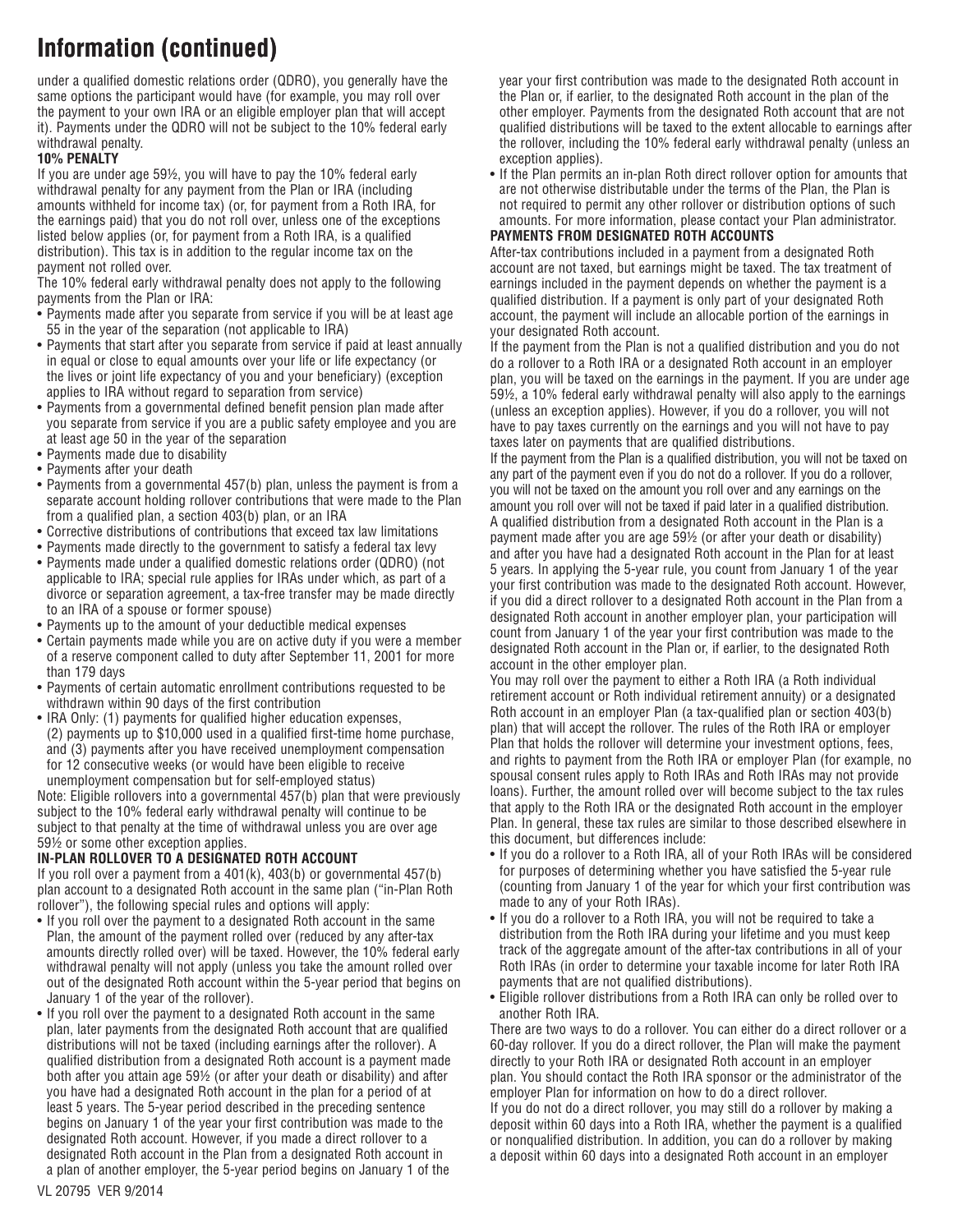plan if the payment is a nonqualified distribution and the rollover does not exceed the amount of the earnings in the payment. You cannot do a 60-day rollover to an employer plan of any part of a qualified distribution. If you receive a distribution that is a nonqualified distribution and you do not roll over an amount at least equal to the earnings allocable to the distribution, you will be taxed on the amount of those earnings not rolled over, including the 10% federal early withdrawal penalty if you are under age 59½ (unless an exception applies).

If you do a direct rollover of only a portion of the amount paid from the Plan and a portion is paid to you, each of the payments will include an allocable portion of the earnings in your designated Roth account.

If you do not do a direct rollover and the payment is not a qualified distribution, the Plan is required to withhold 20% of the earnings for federal income taxes (up to the amount of cash and property received other than employer stock). This means that, in order to roll over the entire payment in a 60-day rollover to a Roth IRA, you must use other funds to make up for the 20% withheld.

### **Rollovers to a Roth IRA**

If you roll over the payment to a Roth IRA, a special rule applies under which the amount of the payment rolled over (reduced by any after-tax amounts) will be taxed. However, the 10% federal early withdrawal penalty will not apply (unless you take the amount rolled over out of the Roth IRA within 5 years, counting from January 1 of the year of the rollover).

If you roll over the payment to a Roth IRA, later payments from the Roth IRA that are qualified distributions will not be taxed (including earnings after the rollover). A qualified distribution from a Roth IRA is a payment made after you are age 59½ (or after your death or disability, or as a qualified first-time homebuyer distribution of up to \$10,000) and after you have had a Roth IRA for at least 5 years. In applying this 5-year rule, you count from January 1 of the year for which your first contribution was made to a Roth IRA. Payments from the Roth IRA that are not qualified distributions will be taxed to the extent of earnings after the rollover, including the 10% federal early withdrawal penalty (unless an exception applies). You do not have to take required minimum distributions from a Roth IRA during your lifetime. For more information, see IRS Publication 590, Individual Retirement Arrangements (IRAs).

#### **LOANS**

If you request a total surrender of your Plan account and you have an outstanding loan, the account balance will be reduced by the outstanding loan balance and outstanding loan security will be returned to the account. The loan offset amount is treated as a distribution to you at the time of the offset and will be taxed (including the 10% federal early withdrawal penalty, unless an exception applies) (in the case of a nonqualified distribution from a designated Roth account, only to the extent of the earnings in the loan offset) unless you do a 60-day rollover in the amount of the loan offset to an IRA or employer plan (or in the amount of the nonqualified distribution earnings to a Roth IRA or designated Roth account in any employer plan). You may also choose to pay off the outstanding loan balance prior to the surrender by submitting payment in full to the Loan Department.

**SPECIAL TAX TREATMENT FOR CERTAIN LUMP-SUM DISTRIBUTIONS**

If you were born on or before January 1, 1936 and receive a lump-sum distribution (including a nonqualified distribution from a designated Roth account) that you do not roll over, special rules for calculating the amount of the tax on the payment (or the earnings in the payment for a nonqualified distribution) might apply to you (not applicable to governmental 457(b) plan distributions). For more information, see IRS Publication 575, Pension and Annuity Income.

## **ELIGIBLE RETIRED PUBLIC SAFETY OFFICER**

If the Plan is a governmental plan, you retired as a public safety officer, and your retirement was by reason of disability or was after normal retirement age, you can exclude from your taxable income Plan payments (including nonqualified distributions from designated Roth accounts) paid directly as premiums to an accident or health plan (or a qualified long-term care insurance contract) that your employer maintains for you, your spouse, or your dependents, up to a maximum of \$3,000 annually. For this purpose, a public safety officer is a law enforcement officer, firefighter, chaplain, or member of a rescue squad or ambulance crew.

### **NONRESIDENT ALIEN**

If you are a nonresident alien and you do not do a direct rollover to a U.S. IRA or U.S. employer plan, instead of withholding 20%, the Plan is generally required to withhold 30% of the payment for federal income taxes. If the amount withheld exceeds the amount of tax you owe (as may happen if you do a 60-day rollover), you may request an income tax refund by filing Form 1040NR and attaching your Form 1042-S. See Form W-8BEN for claiming that you are entitled to a reduced rate of withholding under an income tax treaty. For more information, see also IRS Publication 519, U.S. Tax Guide for Aliens, and IRS Publication 515, Withholding of Tax on Nonresident Aliens and Foreign Entities.

### **OTHER SPECIAL RULES**

- If a payment is one in a series of payments for less than 10 years, your choice whether to make a direct rollover will apply to all later payments in the series (unless you make a different choice for later payments).
- If your payments for the year are less than \$200, the Plan is not required to allow you to do a direct rollover and is not required to withhold for federal income taxes. However, you may do a 60-day rollover.
- Unless you elect otherwise, a mandatory cashout of more than \$1,000 will be directly rolled over to an IRA chosen by the Plan administrator. A mandatory cashout is a payment from a plan to a participant made before age 62 (or normal retirement age, if later) and without consent, where the participant's benefit does not exceed \$5,000 (not including any amounts held under the plan as a result of a prior rollover made to the plan).
- You may have special rollover rights if you recently served in the U.S. Armed Forces. For more information, see IRS Publication 3, Armed Forces' Tax Guide.

#### **FOR MORE INFORMATION**

You may wish to consult with the Plan administrator or a professional tax adviser, before taking a payment from the Plan or IRA. Also, you can find more detailed information on the federal tax treatment of payments from employer plans and IRAs in: IRS Publication 575, Pension and Annuity Income; IRS Publication 590, Individual Retirement Arrangements (IRAs); and IRS Publication 571, Tax-Sheltered Annuity Plans (403(b) Plans). These publications are available from a local IRS office, on the web at www.irs.gov or by calling 1-800-TAX-FORM.

#### **DISTRIBUTABLE EVENT**

Generally a distributable event includes attainment of age 59½ (age 70½ for governmental 457(b) plans), severance from employment, disability or death. However, the employer's Plan may place additional restrictions that must also be met prior to a distribution. If you have met a distributable event, you may request a rollover of funds to any eligible Plan type or a transfer to a like Plan type. If you wish to move funds from your VALIC 403(b) account to another 403(b) account via a rollover distribution, and have made contributions prior to 01-01-87, those amounts may lose a grandfathered status that can impact future required distributions. However, movement of funds from your VALIC 403(b) account to another 403(b) account via a transfer distribution may retain the status. For more information, please call 1-800-448-2542.

#### **TRANSFERS**

Transfers to a like plan will not be taxed or reported to the IRS. Generally, transfers are allowed regardless of employment status. However, your employer's Plan may restrict you to authorized carriers. Transferred amounts generally become subject to the requirements of the plan receiving the transfer as though originally contributed to that plan.

#### **LIVING BENEFIT OPTIONS**

If you have chosen a living benefit option, withdrawals from the contract will reduce the account value and may reduce or cancel benefits of the living benefit option. Withdrawals exceeding the Maximum Annual Withdrawal Amount may reduce future Maximum Annual Withdrawal Amounts and reduce or eliminate any eligible income credit. Minimum distribution amounts calculated for each year will include the value of the living benefit. One year's required minimum distribution based solely on the value of each individual account will not be treated as an excess withdrawal, but may reduce the Maximum Withdrawal Period and reduce or eliminate any eligible income credit. See your contract endorsement.

## **PRIVATE TAX-EXEMPT EMPLOYER DEFERRED COMPENSATION PLANS**

Section 457(b) deferred compensation plans sponsored by private tax-exempt employers require participants to make an irrevocable election regarding the distribution of benefits. Commencement of payments cannot be later than April 1st of the year following the year you attain age 70½ unless you are still working for the plan's sponsor. Please contact your plan administrator for more information. Distributions from a Section 457(b)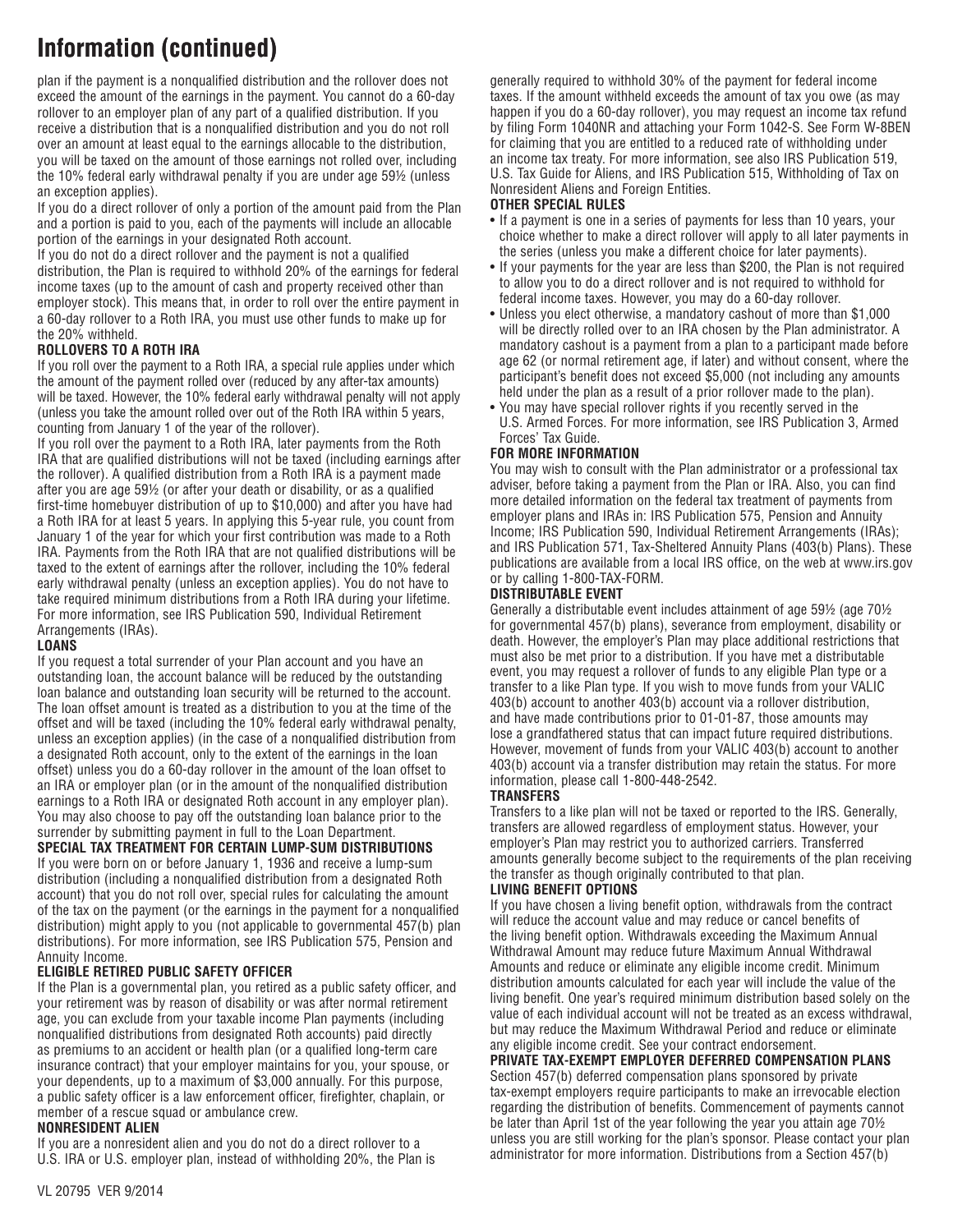plan sponsored by a private tax-exempt employer are not eligible for a rollover to another plan or IRA.

#### **SUBSTANTIALLY EQUAL PERIODIC PAYMENTS**

This option allows clients who have separated from service prior to age 55 and who are currently under age 59½ to withdraw funds without incurring a 10% penalty tax. VALIC will calculate the amount for you based on your life expectancy or the combined life expectancy of you and your oldest designated beneficiary on file with VALIC. If you choose substantially equal periodic payments as an exception to the 10% penalty tax, you must continue to receive the substantially equal periodic payments at least annually until you reach age 59½ or five years (whichever is longer), unless you become disabled or die. Failure to continue these payments will result in a 10% penalty tax based upon all the prior distributions. The only exception to this rule is that you may make a one-time change from the Fixed Amortization method to the Required Minimum Distribution method. Once you have attained age 59½, as long as you have received distributions for five years, the distributions may be stopped without the tax penalty. You will be responsible for insuring that you are complying with tax laws, especially those governing the substantially equal periodic payment exception to the 10% penalty tax mentioned above. Defaulted loans impact the annual amount distributed and may result in a tax penalty. If you have taken a withdrawal in the current calendar year and you elect substantially equal periodic payments, the periodic payments must begin in the following calendar year.

VALIC offers the Fixed Amortization and Required Minimum Distribution methods for Substantially Equal Periodic Payments.

**Fixed Amortization method.** The account balance is amortized over a specified number of years based on life expectancy. The payment amount is determined by the account balance at the time of set up. This payment amount remains the same in each succeeding year. If your calculation is based on this method, you may at a later date make a one-time change to the Required Minimum Distribution method. Once you change to the Required Minimum Distribution method, you may not change back to the Fixed Amortization method.

**Required Minimum Distribution method.** The current cash value and applicable life expectancy factor will be used for calculating the substantially equal periodic payments for the Required Minimum Distribution method for the first year. The payment amount is recalculated each year based upon the prior year-end cash value and the life expectancy factor from the published IRS life expectancy tables. Under this method, the account balance, the life expectancy factor and the annual payment are recalculated each year. As a result, the payment amount is likely to change each year. Once this method is started, it may not be changed to another method.

#### **MULTI-YEAR OPTION DISTRIBUTIONS**

A systematic withdrawal payment taken from the Multi-Year Option may be subject to a market value adjustment (MVA). This adjustment may be positive or negative, based upon the differences in selected interest rates at the time the MVA band was established and at the time of the withdrawal. The MVA will either increase or decrease the amount withdrawn. If multiple Multi-Year Option bands exist, the distribution will be taken first from the band closest to maturity unless otherwise specified in the Special Instructions. If the Fixed-Interest Only option is chosen, the distribution will not be subject to a market value adjustment.

#### **FIXED-INTEREST ONLY OPTION**

The first payment will be calculated from the set-up date to the first payment effective date. Subsequent payments will be calculated from the previous payment effective date to the current payment effective date. This option allows you to request a systematic withdrawal for the calculated amount of earnings on the fixed fund(s). You can choose to have the calculation on all fixed funds (including the Multi-Year Option) or select fixed fund(s). The calculated amount can then be distributed from the funds that the calculation was based on or from any of the open funds (fixed or variable) that you select on your account. The payments will continue to process from the selected funds until the funds are depleted in all selected funds. The first payment amount must be at least \$25.00. If the calculated amount for the first payment is less than \$25.00, the payment amount will be made for \$25.00. Subsequent payments will be made for the calculated amount. **SUNAMERICA Accounts**

Eligibility. The option to reinvest in an SunAmerica account is available to you if you have an SunAmerica account and are taking a distribution in the amount of \$2,000 or more, or as little as \$50 if you have selected systematic withdrawals.

For additional information about SunAmerica Funds, please contact SunAmerica at: AIG Capital Services, Inc.

The SunAmerica Center 733 3rd Ave. New York, NY 10017-3204 1-800-858-8850

#### **ELECTRONIC FUNDS TRANSFER INFORMATION**

**EFT payment process.** Your payments can be electronically transferred to your bank account. Upon receipt of your request, VALIC will coordinate with your bank to verify account information. As a result of this verification process, your first payment may be mailed to your address of record. Subsequent payments will be transferred electronically into your bank account within five calendar days as follows: electronic funds will normally be transmitted to your bank the first business day after the payment date. If the payment date falls on a weekend or holiday, the payment will not be processed until the first business day after the weekend or holiday and will be transmitted to your bank the second business day. Your bank then credits your individual account. Thus, please allow for these time frames in your payment date selection.

**Note:** If your first payment date occurs during the verification process, a check will be mailed to you at your address of record.

**EFT terms and conditions.** If funds to which you are not entitled are deposited or credited to your account, representing either payments for due dates after your death or erroneous payments made under mistake of fact, VALIC is authorized to direct the bank listed on this form to collect and return those funds to VALIC. VALIC shall not be liable for loss of funds during the process of transfer to the bank (or for delay in any such transfer) except where due to negligence of VALIC. To revoke or cancel this order, you must send a written request to VALIC.

**Note:** For deposit into your checking account a voided check **MUST** be attached. Until a voided check has been received for verification, your payment will continue to process to the address of record. If your payment date occurs during the verification process, a check will be mailed to you at your address of record.

### **TAX LAWS ON 403(b) PLANS**

Prior to the Tax Reform Act of 1986, you had immediate and unrestricted access to your account funded with salary reduction dollars. Effective January 1, 1989, you only have unrestricted access to your December 31, 1988 account balance. Any contributions made after December 31, 1988, and all interest or account accumulations earned after December 31, 1988, are restricted and are available for the purpose of systematic withdrawals only if you are 59½, have separated from service, die or become disabled, or if your Plan is terminated by the Plan sponsor. Because of these restrictions, VALIC may not be able to process your request.

**Transfers:** Plan to Plan transfers to a like plan will not be taxed or reported to the IRS. Generally, plan-to-plan transfers are allowed regardless of employment status subject to the terms of both the transferring and receiving plans and investment vehicles. Transferred amounts generally become subject to the requirements of the plan receiving the plan-to-plan transfer as though originally contributed to that plan. Exchanges among the investments of one or more vendors within the same Code Section 403(b) plan are, generally, permitted. However, regulations restrict exchanges under a Code Section 403(b) plan to approved vendors under the plan or vendors with whom the employer has entered into an information-sharing agreement, if applicable. Exchanges of Nonqualified Deferred Annuities are not taxed but will be reported to the IRS.

#### **PRIVATE TAX-EXEMPT 457(b) DEFERRED COMPENSATION PLANS (FPQDC AND NPQDC)**

Your payments are considered an annuity option and are irrevocable. (Payments may not be stopped or changed once benefits have commenced.) Since payments are considered an annuity option, charges do not apply. **Internal revenue Service (IRS) and Department of labor (DOL) Guidance on marriage**

For federal tax law and ERISA purposes, under current IRS and DOL guidance (1) a same-sex marriage that was valid in the state or country it was entered into will be recognized by the IRS or DOL, regardless of the married couple's place of domicile; and (2) although a state may recognize domestic partnerships or civil unions, the terms "spouse," "husband and